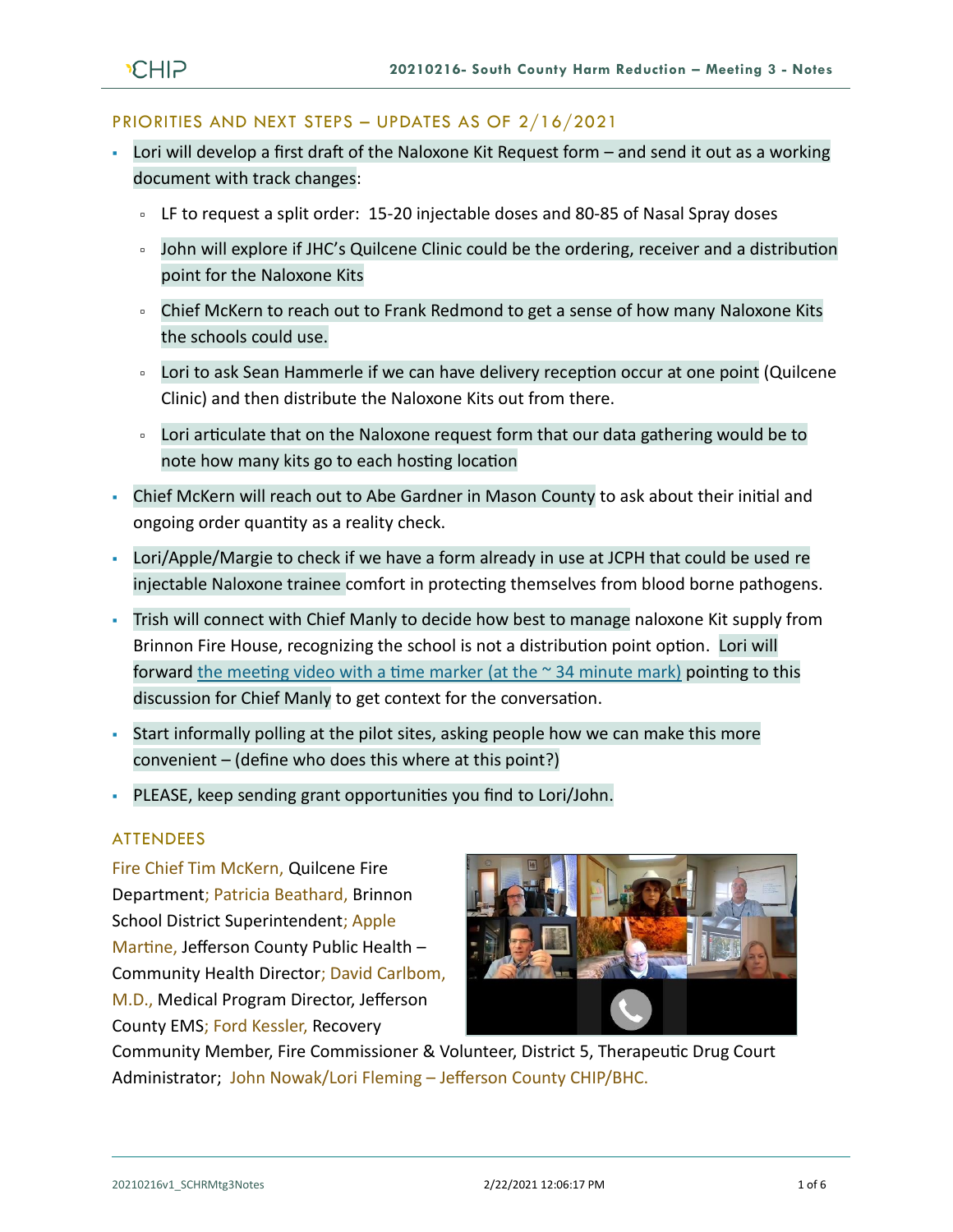**Not Present**: Frank Redmon, Quilcene School District Superintendent; Fire Chief Tim Manly, Brinnon Fire Department; Margie Boyd, JCPH, Public Health Nurse, SEP Program; Greg Brotherton, Commissioner; Dunia Faulx, JHC, Population Health; Christina Muller-Shinn, Opioid/Substance Use Response, Mason County Community Services-Public Health (a HRSArecommended resource); Heidi Mathews, Practice Manager, JHC's South County Clinic (replacing Lindsay Dykes).

Links: Meeting [Slides](https://793b0af6-bf22-4c2c-91c8-8cc6fd2f172d.filesusr.com/ugd/2fdcdd_c6103f6abf09411abc0817628305d286.pdf) and [Video.](https://www.youtube.com/watch?v=LA8CSgcGvwM&feature=youtu.be) Check at the **BHC's Harm Reduction South County page if you** encounter a broken link in any of the direct links provided. Our Meeting occurs on the 3<sup>rd</sup> Tuesday of each month from 1-2pm. (Zoom link i[s here.](https://zoom.us/j/97908186807?pwd=QTFtTTNJRkFnRzJwZ1poK2lvcWxUdz09))

### MEETING HIGHLIGHTS



### **Naloxone Discussion**

The group reviewed the request form forwarded by Sean Hemmerle, an Overdose Education and Naloxone Distribution Consultant for WA DOH's Office of Infectious Disease.

▪ Sean initially offered the injectable Naloxone until asked if there was an available supply of Naloxone

Nasal Spray that could be provided through his supply channel. Sean's response was to ask us to assess who would be administering the doses, and the level of comfort with either modality (injectable and nasal spray) – and convey that information when filling out the request form.

- **There was a question around Injectable Naloxone vs Nasal Spray, and the issue of the** standard nasal dose being too much. Dr. Carlbom noted the Nasal Spray option will require trained people who are comfortable administering a lesser dose than what is given as the single dose.
- Dr. Carlbom suggested we start with a request to procure an initial supply of 100 Naloxone Kits. He noted we could request a split order: 15-20 injectable doses to have on hand for people who use injection as their route of drug use, or for a school nurse, volunteer firefighter who is willing to sign off that they are comfortable protecting themselves from blood borne pathogens; and 80-85 of Nasal Spray doses. Our goal is to extend a hand to encourage all types of community members to have it on their person or in their car, etc., including Quilcene's graduating seniors (25 of them). Then, once we've gotten initial Naloxone kits out to the community, our ongoing need should be less, perhaps 10-20 doses a month after that initial order.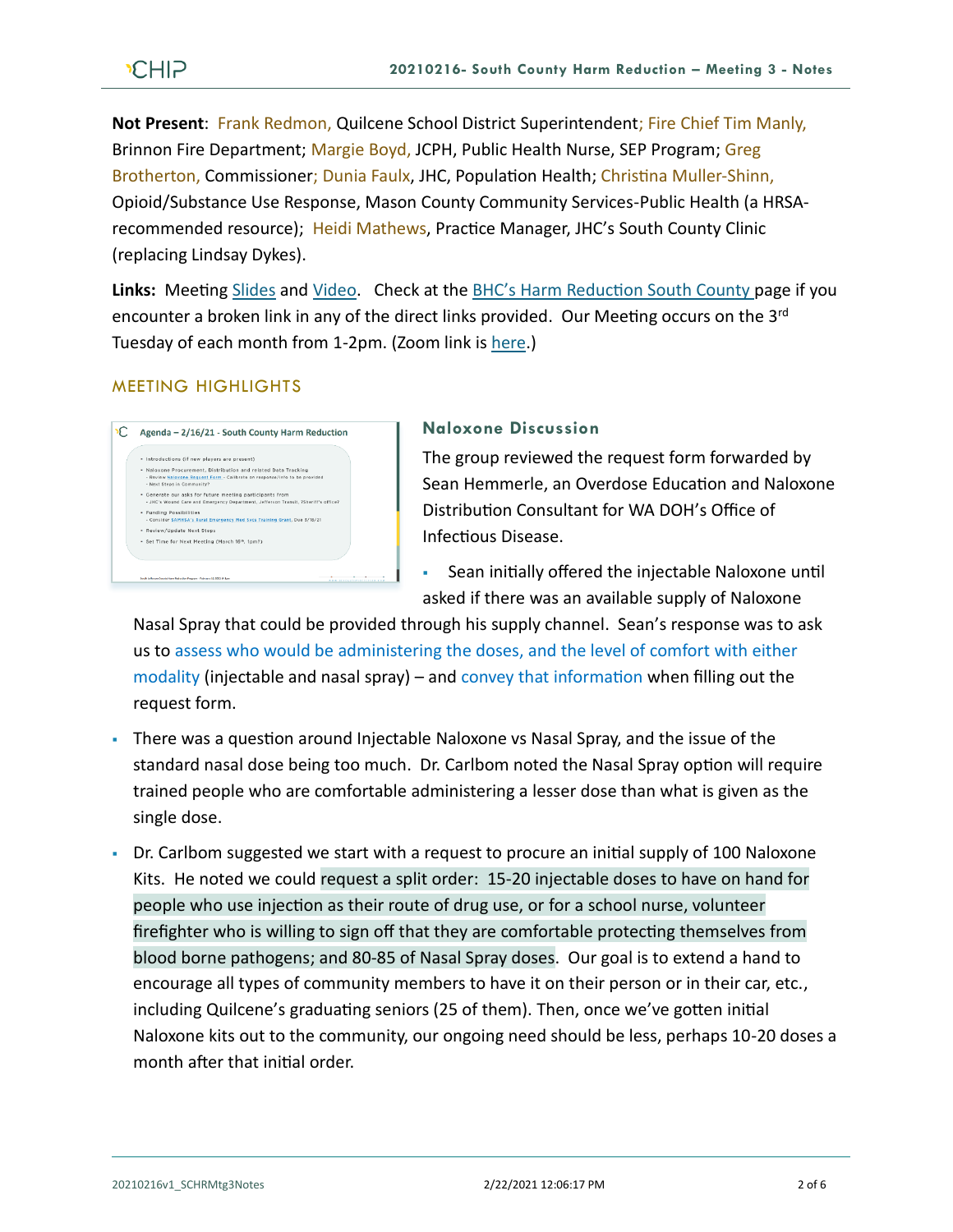- Chief McKern will reach out to Abe Gardner in Mason County to ask about their initial and ongoing order quantity as a reality check.
- Folks who have been trained will need to sign a form indicating their comfort in protecting themselves from blood borne pathogens. Lori/Apple/Margie to check if we have a form already in use at JCPH that could be used here.
- Apple Martine notes JCPH mentions at many community meetings that people can obtain a Naloxone dose to have on reserve from the JCPH Clinic. JCPH's supply comes from a University of Washington project, and has some data collection requirements.
- Re: Receipt and Distribution of Naloxone Kit order:
	- John will explore if JHC's Quilcene Clinic could be the ordering, receiver and a distribution point for the Naloxone Kits.
	- Dr. Carlbom suggested that if the Quilcene Clinic becomes the receiving point the Quilcene and Brinnon Fire Departments could each keep some extra Naloxone Kits for distribution to individuals who are uncomfortable going to the Clinic.
	- Chief McKern noted, if Quilcene Fire Dept he would want to keep the Naloxone Kits under lock and key in his office at the Fire Station.
	- Chief McKern will also reach out to Frank Redmond to get a sense of how many Naloxone Kits the schools could use. Dr. Carlbom noted it would be great to get training and Naloxone Kits into the hands of all the graduating seniors before they leave in June – so let's figure that into the count of what we're ordering.
	- Meeting participants acknowledged the Brinnon School is not a viable distribution point in the area. Explore if Brinnon Fire Department could provide kits to Brinnon School for their own use. Trish will connect with Chief Manly to decide how best to manage this. Lori will forward the meeting video with a time marker (at the  $\sim$  34 minute mark) pointing to this discussion for Chief Manly to get context for the conversation.)
	- Lori to ask Sean Hammerle if we can have delivery reception occur at one point (Quilcene Clinic) and then distribute the Naloxone Kits (with training from there to Fire Stations, Schools, maybe the Community Center, and eventually wherever else we can find to either have a kit on hand or host a supply for people to get one.
	- Dr. Carlbom suggested we start informally polling at the pilot sites, asking people how we can make this more convenient – and that may yield some insight. We also will want to provide some bombproof education pathway, such as a link to the WA State DOH video, so people hosting the pick-up sites don't feel obliged to do the education.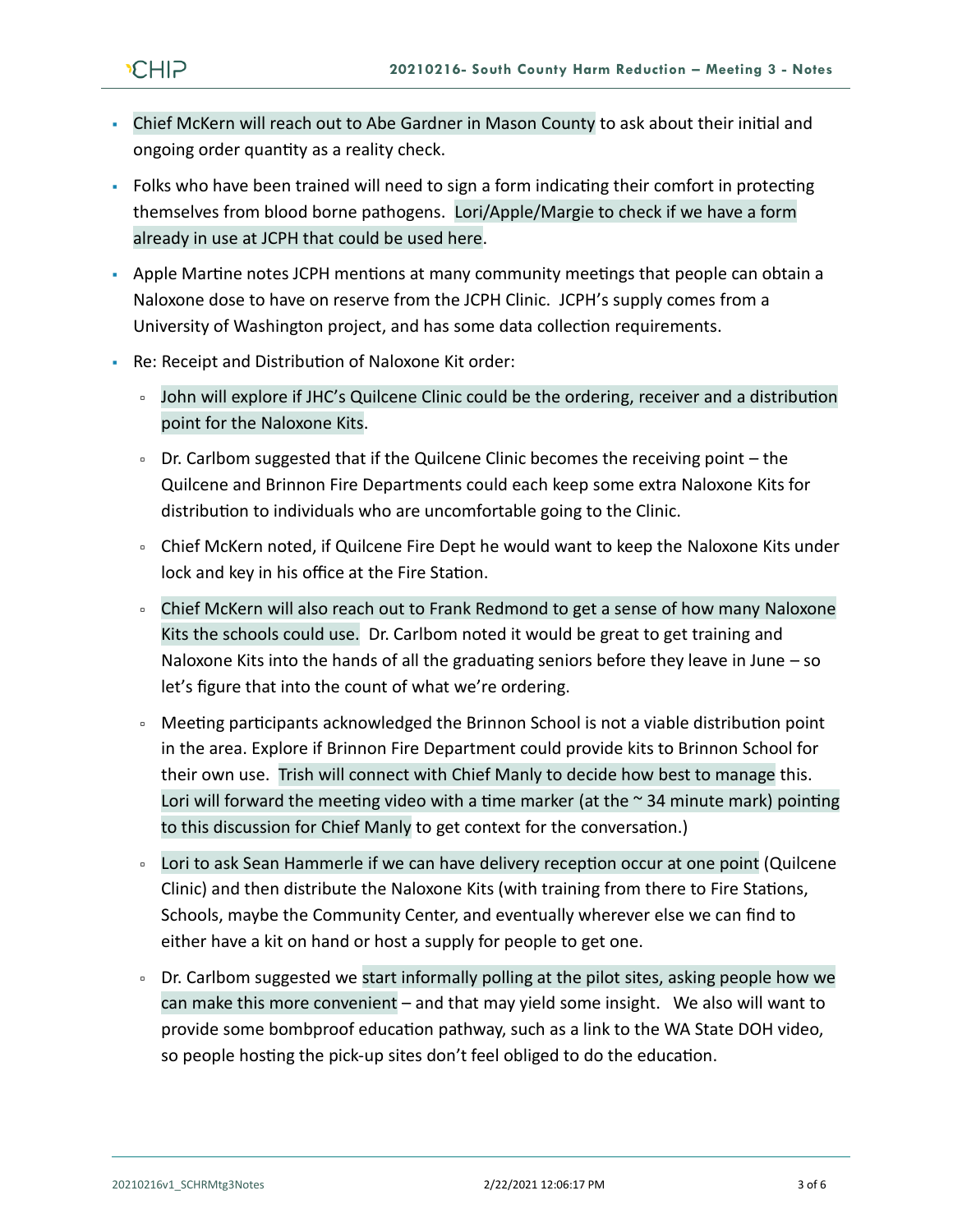- Dr. Carlbom appreciates the need for data, but can see how this will be a barrier to getting it out there. Suggests Lori articulate that on the Naloxone request form that our data gathering would be to note how many kits go to each hosting location.
- Dr. Carlbom's licensing information is already with McKesson and he is happy to sign for the drugs if the South County Clinic Physician or Licensed practitioners are not available to take this on.
- Lori will develop a first draft of the Naloxone Kit Request form and send it out as a working document with track changes so people can review.
- Outreach through the Community Center. Identify any specific issues, ask who else is willing to serve as a Naloxone distributor. Consider how we might do pre-education outreach at food bank or other community program/events.

The group considered the SAMHSA EMS training grant, and decided from CHIP's perspective the grant's exclusive focus on education isn't ideal as we will need broader funding for things like human resource to run the program, a lockbox, etc. There's also the question of who would administer the grant, considering the disincentive with JCPH's high administration fee, so we'd be looking to the Fire Districts or EMS to sponsor the grant.) In all this grant doesn't feel like the right fit, but PLEASE, keep sending grant opportunities you find to Lori/John.

# **Defining our asks of potential contributors**

Agreed to invite Mary Allen, JHC's Wound Care Team Rep once we (the SC Harm Reduction group) begins to engage on the Syringe Exchange aspect of this effort. Dr. Carlbom noted Wound Care information needs to be bi-directional to successfully extend the reach of our available Wound Care Team to the people who need service:

- We need communication from the Wound Care Team to Providers (hospital, police, school district members) in the form of education around recognizing wound types and the appropriate level of care needed for each.
- We need communication from the Providers, or Opioid Users, to the Wound Care Team to overcome barriers to access such as geographic inaccessibility or stigma. It would be useful to explore if we build an electronic technology pathway that using photography - where a photo is taken of the wound and forwarded to Wound Care Team for a "distanced" assessment and recommendation of next steps. (This would require proper forms signed).
- Dr. Carlbom noted the Emergency Department (ED) may play a bigger role than they realize. Every time the EMTs or paramedics see patients, they call the emergency department, so it is vital the Emergency Department is plugged in and has an internal champion for this Harm Reduction Program. There's no doubt the ED will be instrumental in distributing both education and positivity, and we want the ED nurses and doctors to be aware and supportive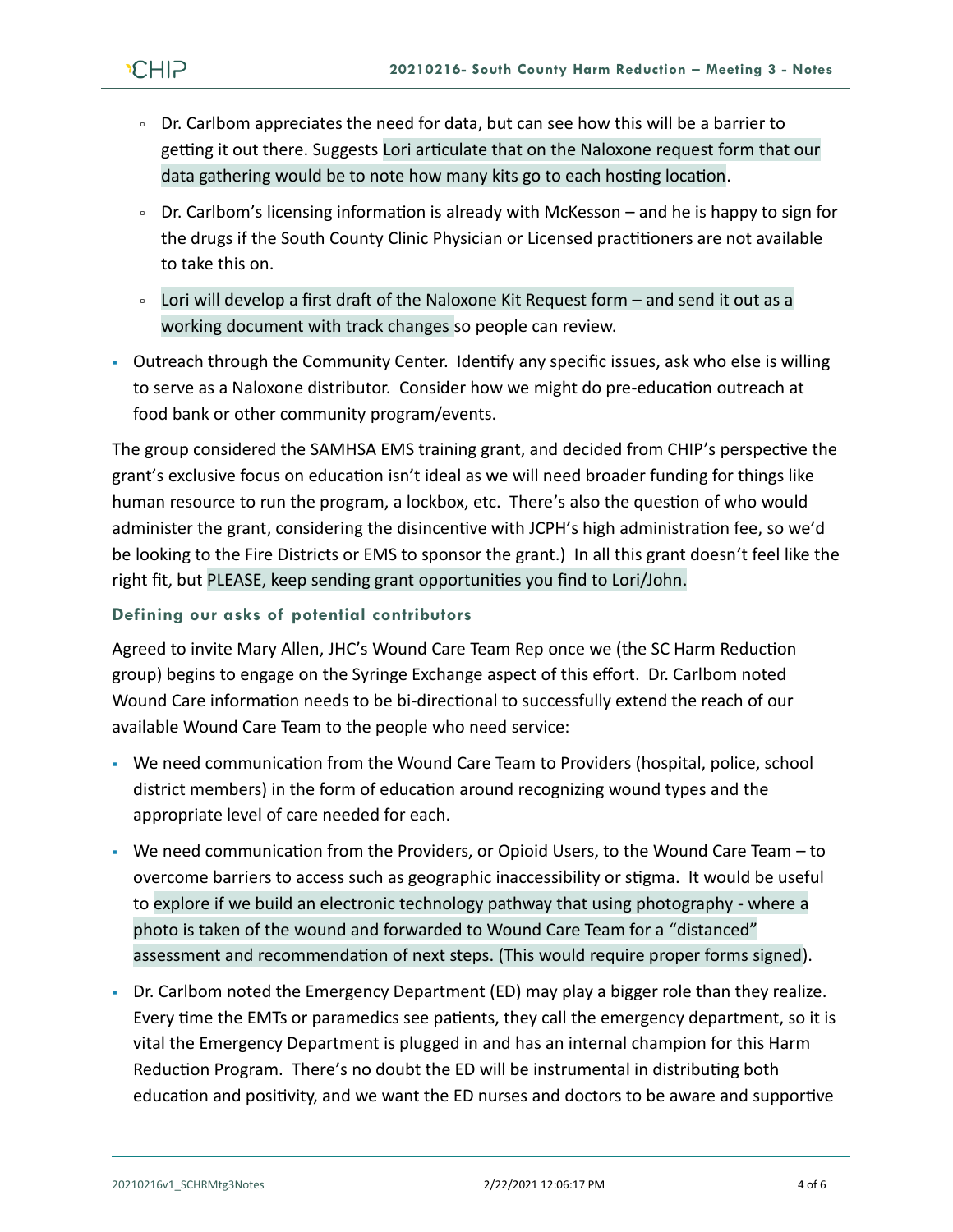of the firefighters as we do this work together. He suggests we reach out to both Lori Tinker and Catalina Musso to say this is on the horizon, think about what they want their role to be (at least education advocates.)

## NEXT MEETING

This group will meet next on March 16  $@$  1pm – and 3<sup>rd</sup> Tuesday of each month as we work to get the program up and running. (Zoom link is [here.](https://zoom.us/j/97908186807?pwd=QTFtTTNJRkFnRzJwZ1poK2lvcWxUdz09))

Apple Martine confirmed with Lori that Margie Boyd is on the email distribution list for the meeting invites.

### LONG TERM ACTION ITEMS

- Explore if we build an electronic technology pathway that using photography where a photo is taken of the wound and forwarded to Wound Care Team for a "distanced" assessment and recommendation of next steps. (This would require proper forms signed)
- **Social media outreach** will be key it was a major element of the success realized where he was previously in Mason County. Trish Beathard noted Brinnon and Quilcene are well set up with Social Media channels
- Once we have supply in place, **train EMTs/Paramedics on the pre-hospital team to provide naloxone, training on how to use, resource card, etc. to call**-subjects. This would be appropriate when the EMT has administered Naloxone in the field to revive an individual, yet the call-subject-resists transportation (a common scenario).
- **Train and distribute to ubiquitous locations** (Think librarians, shop owners, Community Center, Post Office.) Think of having naloxone the way you'd have a fire extinguisher present – a tool to perform first aid in our community, and available everywhere. "What easy access place do you keep it?"
- **Weave Naloxone training into the training we do with kids around CPR, AEDs**, Tourniquet application, etc. This will give them hands on practice, stimulate conversation etc. Also consider giving them a coupon to get a kit. **Lori to check in with Sheriff/Police -** could use this education as an opportunity to connect with kids, create positive relationships, positive optics, etc.
- The group set an initial schedule to be education effort with a goal of connecting school kids with training before end of this school year (mid-June):

April 2021: Plan the social media campaign specifics

- May 2021: Plan trainings in schools and any appropriate/agreeable local spots Initiate Social Media campaign around Naloxone and imminent trainings
- June 2021: Education to be executed in Schools and other locations identified